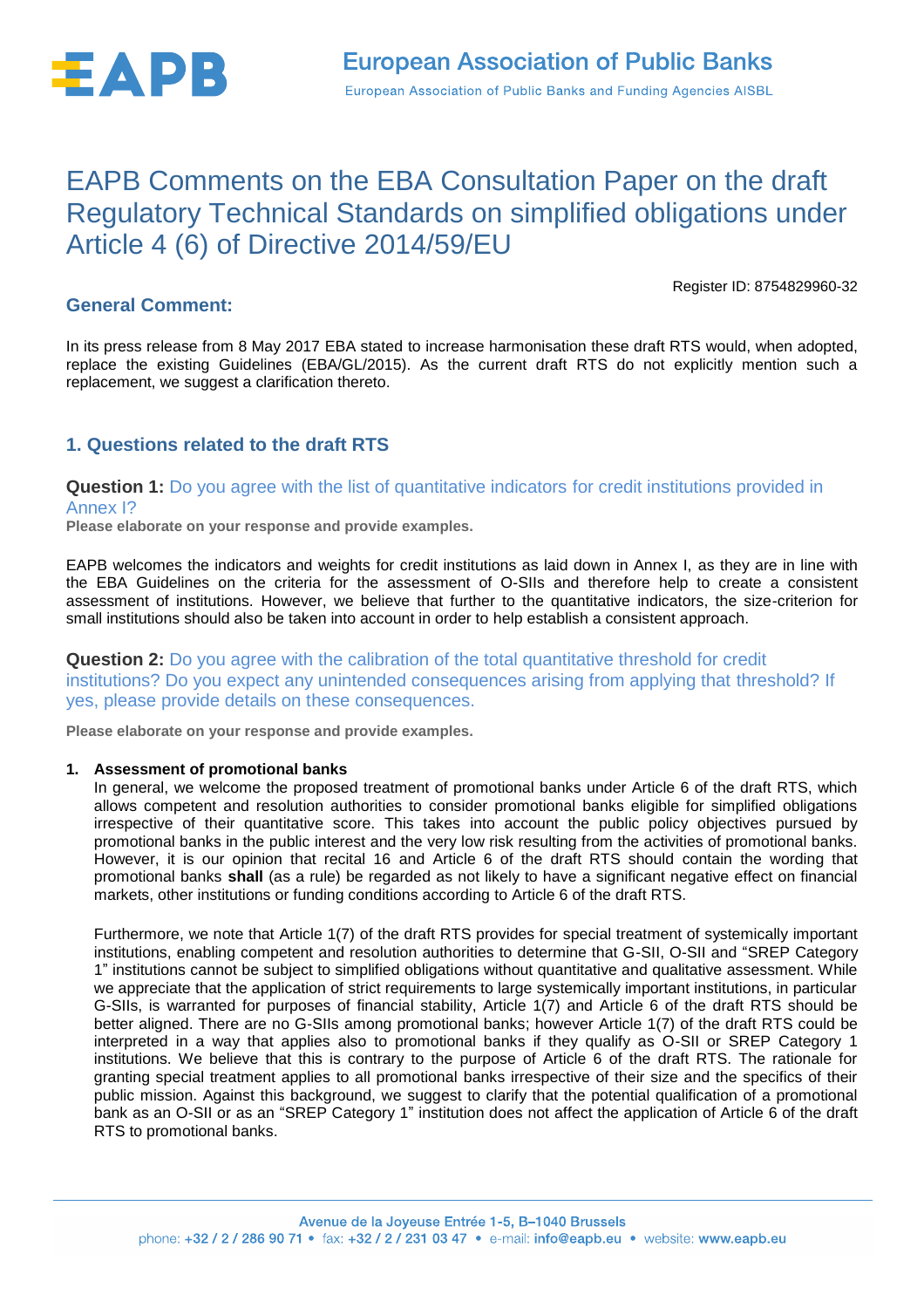

Therefore, we propose to amend Article 6 of the draft RTS as follows (our proposed changes in bold):

"Promotional banks in the meaning of Article 3(27) of Commission Delegated Regulation (EU) No 2015/63<sup>17</sup> **shall**, without the application of Articles 1(2)**, 1(7)** and 5(3), be regarded as not likely to have a significant negative effect on financial markets, other institutions or funding conditions, where the criteria in Article 2(1) are not satisfied at any of the following levels:

- a. the level of the Union parent undertaking;
- b. the level of each parent undertaking or, where there is no parent undertaking in a Member State, the level of each stand-alone subsidiary of the group."

#### **2. Total score**

Article 1 (2) of the draft RTS specifies that, in the context of the quantitative assessment, a credit institutions with a total quantitative score equal to or higher than 25 basis points shall not be subject to simplified obligations. Competent and resolution authorities may raise or lower this threshold within the range of 0 to 105 basis points as laid down in Article 1 (3). Moreover, recital (5) states that, depending on the specificities of the Member State's banking sector, a higher threshold may be applied for a highly concentrated banking sector, whereas a lower threshold may be applied in Member States with a large number of small institutions.

These considerations seem unclear to us. We believe that particularly in concentrated markets default risks tend to have a higher impact on market confidence and thresholds should be lowered accordingly, whereas in the case of markets with a large number of small institutions they should be increased.

Moreover, while flexibilisation of the total score certainly goes hand in hand with the selected method of classification that places an individual institution in relation to the sum of all institutions of a country, we suggest introducing a uniform lower limit for the total score. The possibility of a reduction to 0 will lead to the situation that in countries with many banks of different sizes practically only those institutions of a magnitude under the 0.015% threshold as per Art. 1 para. 6 would be exempted from the wide-ranging obligations of the recovery and resolution regime. At the same time, distortions of competition between individual States cannot be completely ruled out, despite relativisation/flexibilisation. The objective of this RTS, however, is the development of a uniform methodology for the whole European Union. In this regard, we consider it appropriate to set a uniform lower limit that includes the entire classification system and not only the size criterion. Therefore, it is our opinion that the total score of 25 basis points should be the bottom limit.

#### **3. Size-criterion for small institutions**

Under Article 1 (6) of the draft RTS institutions with total assets not exceeding 0.015% of total assets of all credit institutions authorised in the Member State may not have to undergo a quantitative assessment.

Since the indicators and weights for institutions have been taken from the EBA Guidelines on the criteria for the assessment of O-SIIs, we suggest to also apply the threshold for smaller institutions of 0.02% in order to create consistency for both standards. Alternatively, existing absolute thresholds, such as the threshold of 3 billion EUR in the area of financial reporting as well as regarding the contributions to the SRF, could be introduced. Moreover, regarding special constellations in smaller Member States, we suggest adding a relative threshold, for for example – as in Council Regulation (EU) No 1024/2013 of 15 October 2013 conferring specific tasks on the European Central Bank concerning policies relating to the prudential supervision of credit institutions (SSM Regulation) – an institute's assets in relation to the Member State's GDP. Conceivable too would be here to look at the provision in the SSM Regulation according to which at least the three largest institutions of a Member State are subject to special requirements with regard to materiality.

**Question 3:** Do you agree with the list of qualitative considerations for credit institutions? **Please elaborate on your response and provide examples.**

In general we welcome the list of qualitative criteria as laid down in Article 2. We believe that, in case an institution is exempted from a quantitative assessment under Article 1 (6), a further assessment of fulfilling the